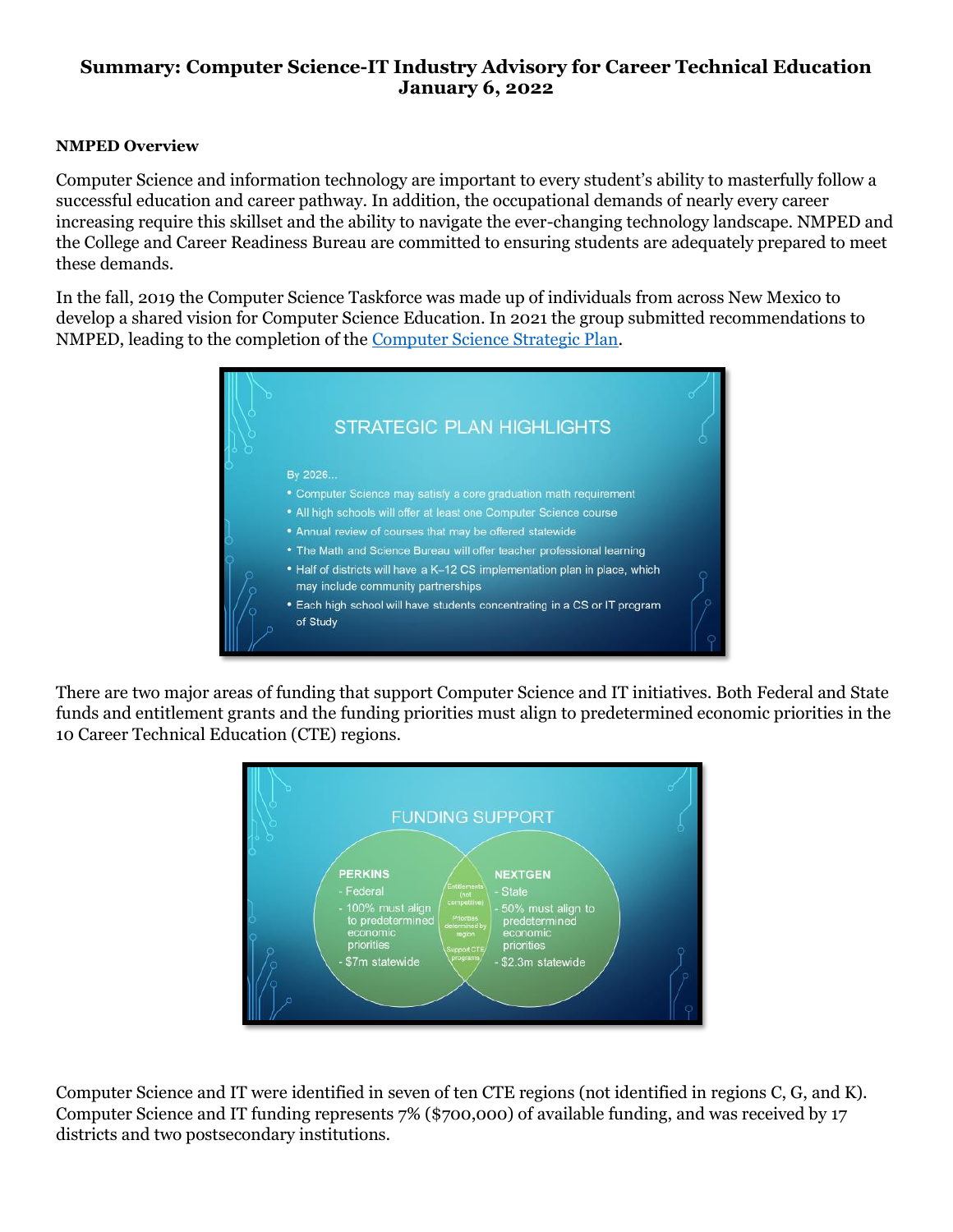In addition to sharing data from the New Mexico Department of Workforce Solutions regarding current and 10-year projections for job growth, industry participants were polled with a question regarding their biggest skill needs. The top skill needs listed in the poll were:

- Cyber and software security
- Cloud computing, cloud architecture
- Network Administrators
- Career readiness, commitment and desire were also mentioned in their needs



## **Breakout Sessions**

NMPED asked Computer Science and IT industry representatives two questions regarding ideas to support quality educational programs and opportunities to promote high quality CTE programs across the state:

*1. What is one thing that you would consider an essential piece of every Computer Science-Information Technology program?*

The participants overwhelmingly pointed to two main themes as essential pieces of every Computer Science-Information Technology program. First and foremost, employers indicated a strong need for students to learn basic principles to better prepare them for more complex ideas once they are hired. Many participants indicated that this may include employability concepts such as soft skills, teamwork, spatial reasoning, and the ability to critically think and problem solve. However, employers also voiced a strong desire for Computer Science-Information Technology skills such as systems integration, an understanding of cloud concepts, data cleaning, low code and no code solutions, programming fundamentals, and data science. A number of skill certifications were discussed.

The second theme was the need for strong connections between schools and the industry. Participants believe all students should have access to industry in some fashion. Employers want to help students gain a deeper understanding of the career while helping them answer the following question: Why does Computer Science and Information Technology matter? Many attendees asked for specific guidance from PED regarding how they could be more involved in classrooms.

*2. What is one thing your company can do to support programs in Computer Science-Information Technology?*

Stemming from the second theme that employers identified as a key piece of every Computer Science-Information Technology program, employers are more than willing to create substantial relationships with schools. Participants indicated they would like to communicate to students on what their careers are like, to explain opportunities, and to teach students that many of the fields are different than what they may experience in coursework. Specific interactions offered included classroom visits, support